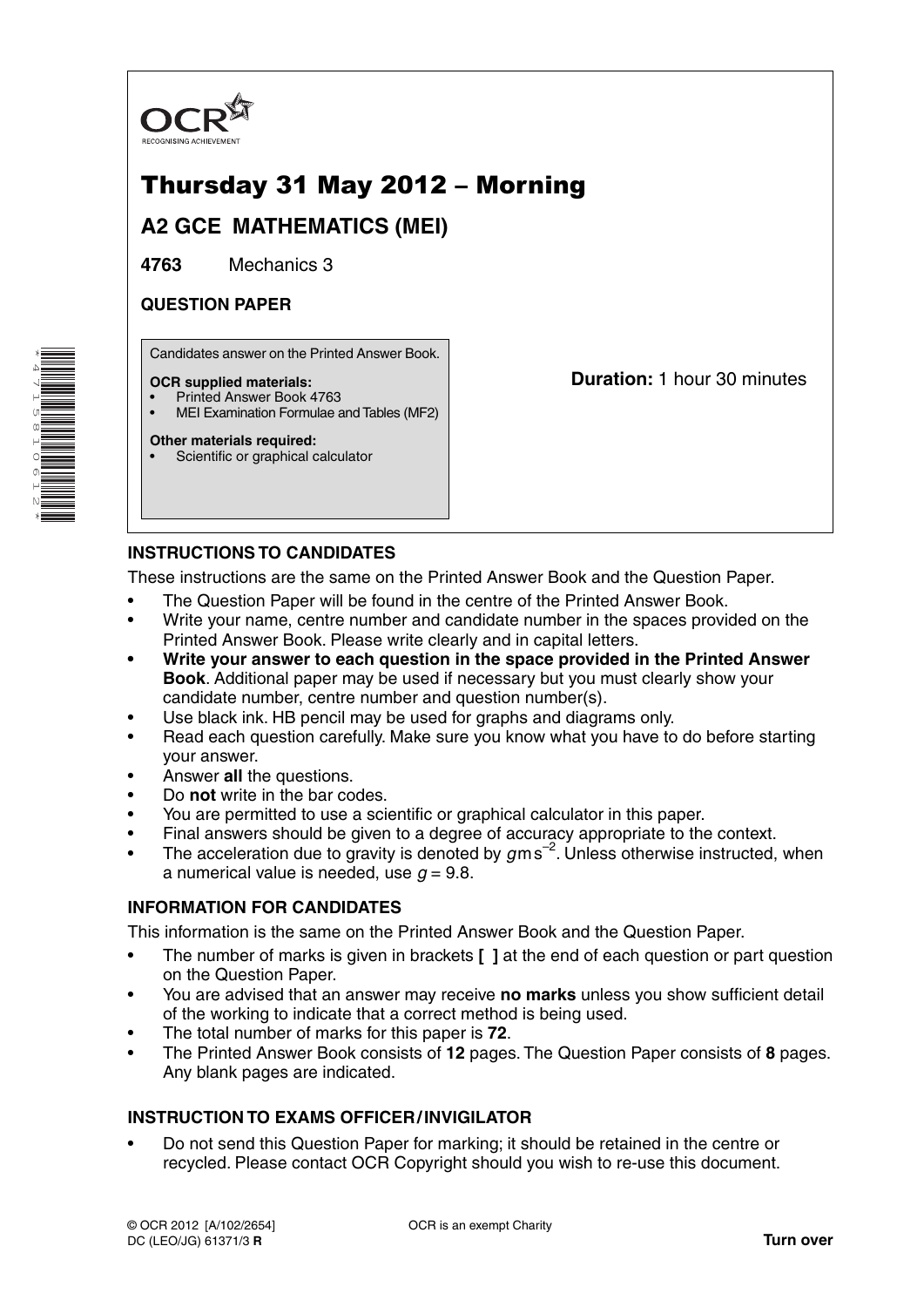**1** The fixed point A is at a height 4*b* above a smooth horizontal surface, and C is the point on the surface which is vertically below A. A light elastic string, of natural length 3*b* and modulus of elasticity *λ*, has one end attached to A and the other end attached to a block of mass *m*. The block is released from rest at a point B on the surface where BC = 3*b*, as shown in Fig. 1. You are given that the block remains on the surface and moves along the line BC.



**Fig. 1**

- **(i)** Show that immediately after release the acceleration of the block is  $\frac{2\lambda}{5m}$  $\frac{2\pi}{5m}$ . [4]
- (ii) Show that, when the block reaches C, its speed *v* is given by  $v^2 = \frac{\lambda b}{m}$  $\frac{1}{m}$  [4]
- (iii) Show that the equation  $v^2 = \frac{\lambda b}{m}$  is dimensionally consistent. **[3]**

The time taken for the block to move from B to C is given by  $km^{\alpha}b^{\beta}\lambda^{\gamma}$ , where k is a dimensionless constant.

**(iv)** Use dimensional analysis to find  $\alpha$ ,  $\beta$  and  $\gamma$ . **[4]** 

When the string has natural length 1.2 m and modulus of elasticity 125 N, and the block has mass 8 kg, the time taken for the block to move from B to C is 0.718 s.

 **(v)** Find the time taken for the block to move from B to C when the string has natural length 9 m and modulus of elasticity 20 N, and the block has mass 75 kg. **[3]**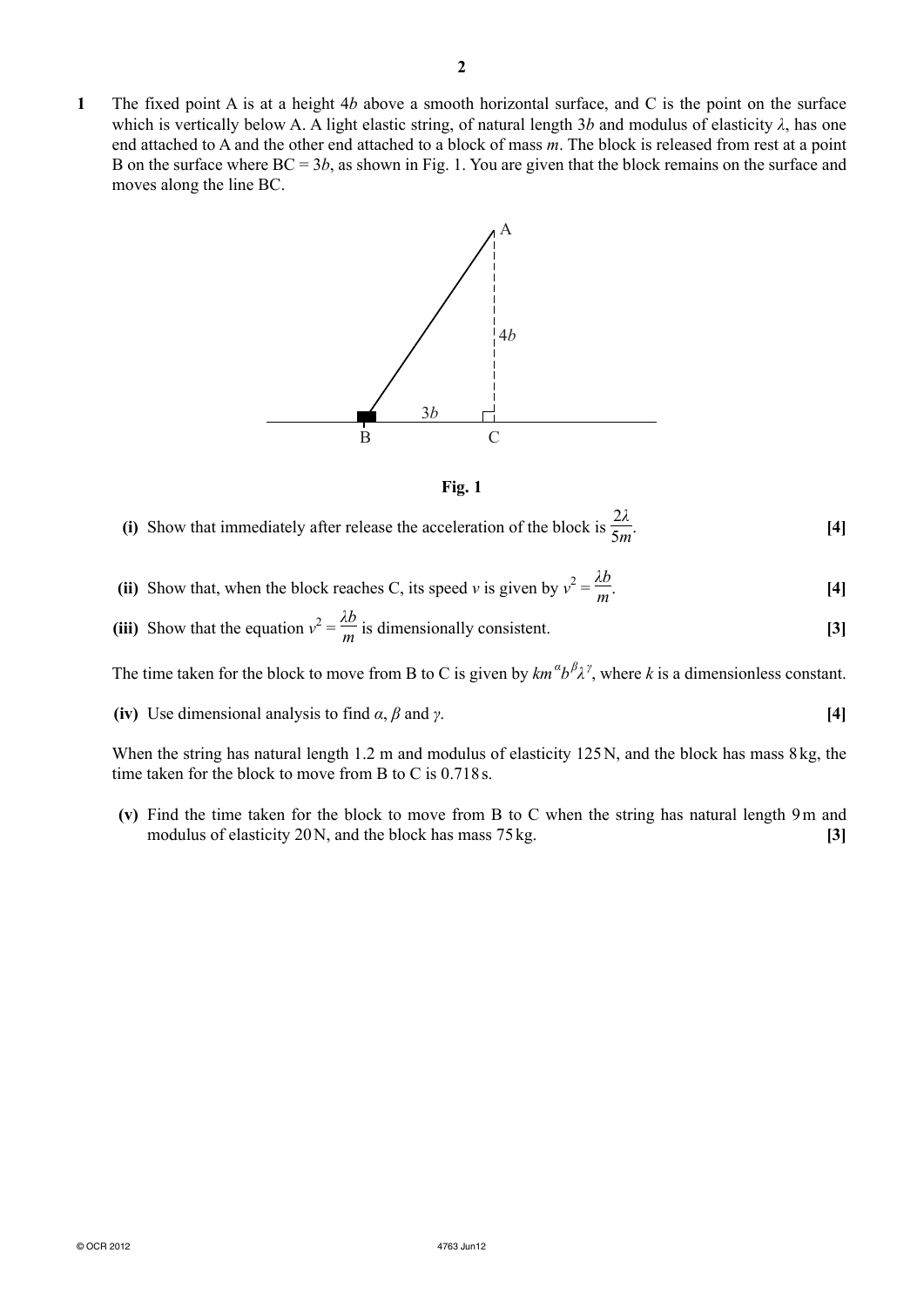**3**



**Fig. 2**

- **(i)** Given that the frictional force is zero, find the speed of the car. **[4]**
- **(ii)** Given instead that the speed of the car is  $15 \text{ m s}^{-1}$ , find the frictional force and the normal reaction. **[7]**
	- **(b)** One end of a light inextensible string is attached to a fixed point O, and the other end is attached to a particle P of mass *m* kg. Starting with the string taut and P vertically below O, P is set in motion with a horizontal velocity of  $7 \text{ ms}^{-1}$ . It then moves in part of a vertical circle with centre O. The string becomes slack when the speed of P is  $2.8 \text{ m s}^{-1}$ .

Find the length of the string. Find also the angle that OP makes with the upward vertical at the instant when the string becomes slack. **[7]**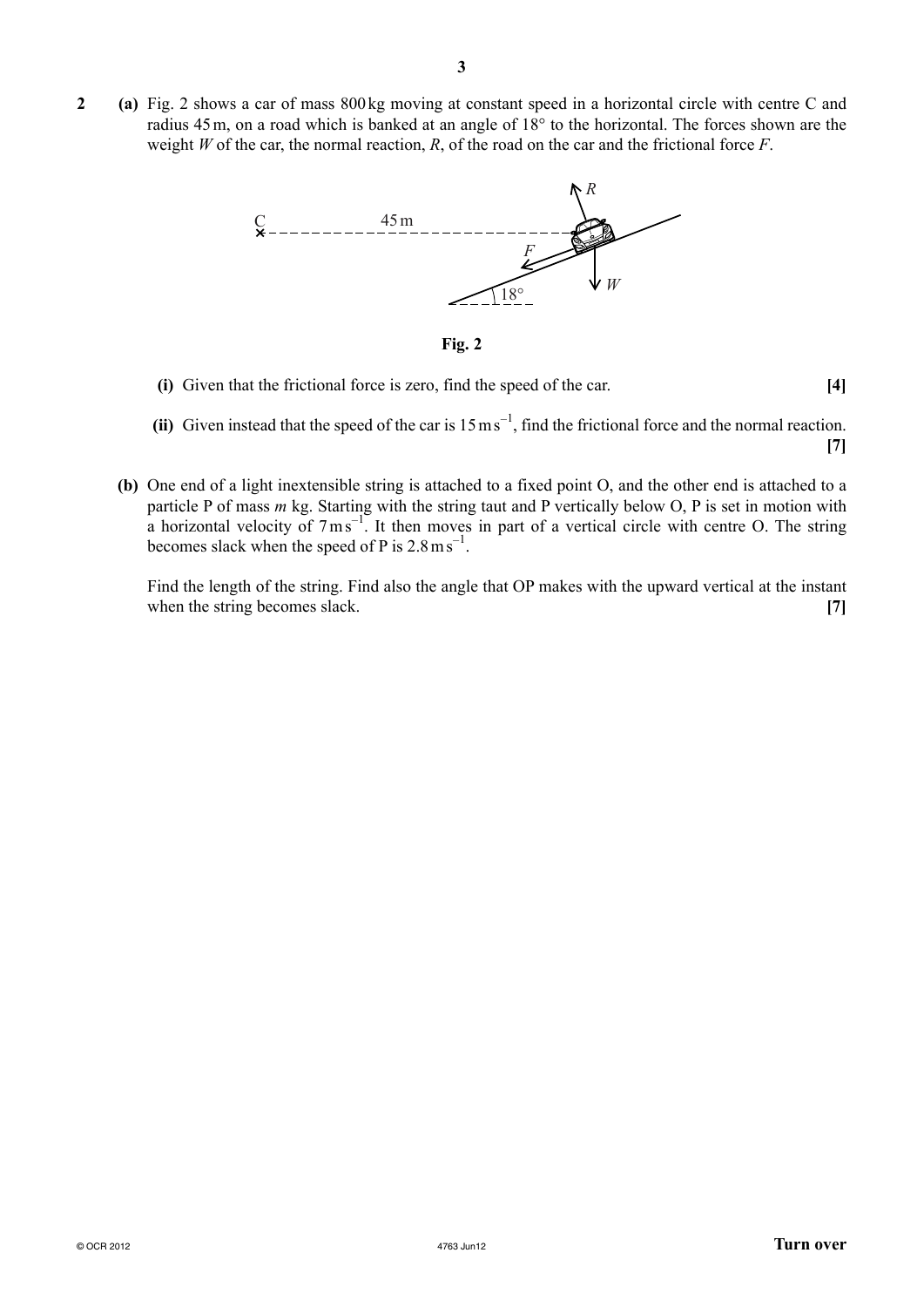**3** A particle Q is performing simple harmonic motion in a vertical line. Its height, *x* metres, above a fixed level at time *t* seconds is given by

$$
x = c + A\cos(\omega t - \phi)
$$

where  $c, A, \omega$  and  $\phi$  are constants.

- **(i)** Show that  $\ddot{x} = -\omega^2$  $(x - c)$ . **[3]** 
	- Fig. 3 shows the displacement-time graph of Q for  $0 \le t \le 14$ .





**(ii)** Find exact values for  $c, A, \omega$  and  $\phi$ . **[6] (iii)** Find the maximum speed of Q. **[2] (iv)** Find the height and the velocity of Q when  $t = 0$ . [3]

**(v)** Find the distance travelled by Q between  $t = 0$  and  $t = 14$ . [4]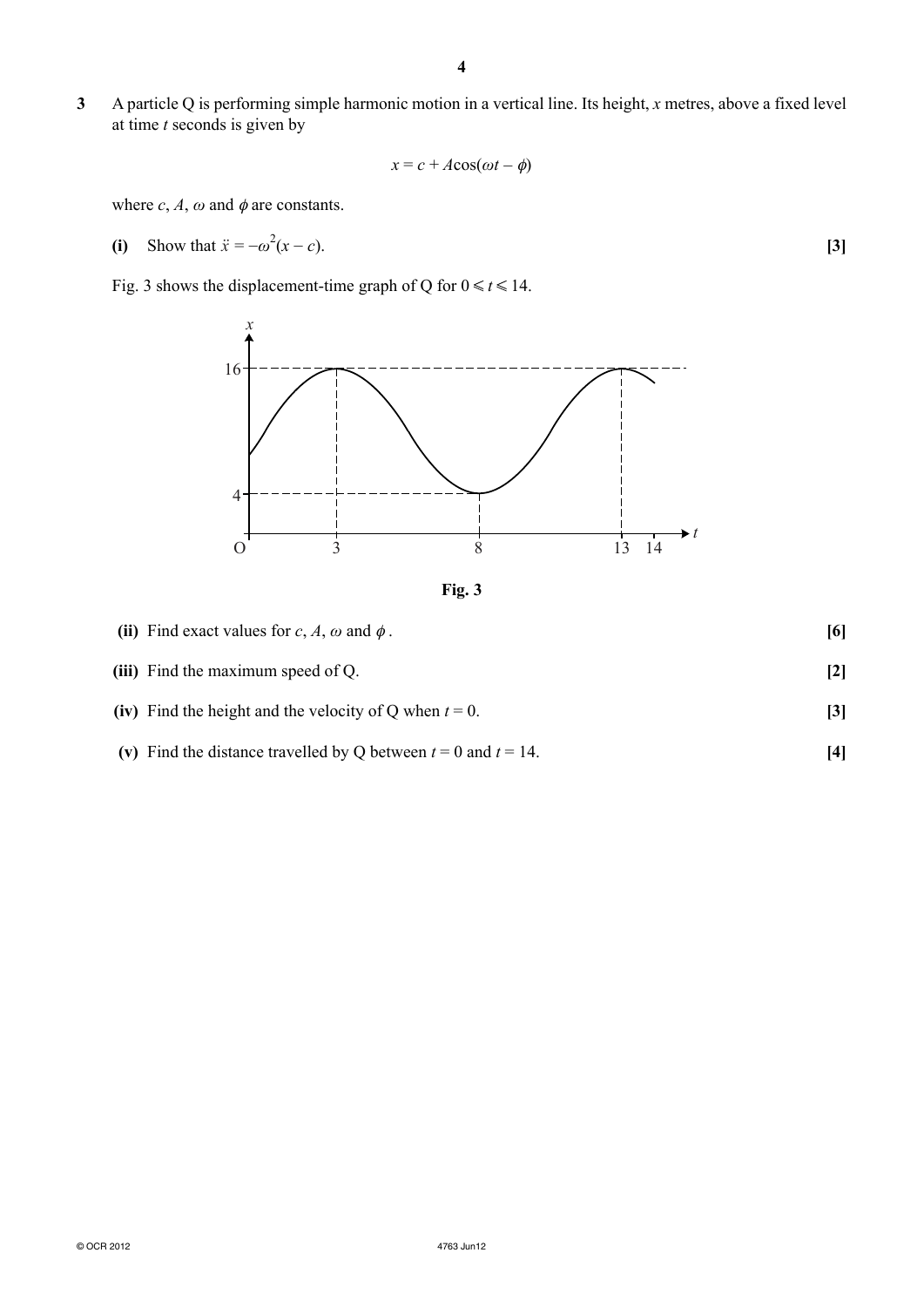- **4** (a) A uniform lamina occupies the region bounded by the *x*-axis, the *y*-axis and the curve  $y = 3 \sqrt{x}$  for  $0 \le x \le 9$ . Find the coordinates of the centre of mass of this lamina. **[9]**
- **(b)** Fig. 4.1 shows the region bounded by the line  $x = 2$  and the part of the circle  $y^2 = 25 x^2$  for which  $2 \le x \le 5$ . This region is rotated about the *x*-axis to form a uniform solid of revolution *S*.



**Fig. 4.1**

 **(i)** Find the *x-*coordinate of the centre of mass of *S.* **[5]**

The solid *S* rests in equilibrium with its curved surface in contact with a rough plane inclined at 25° to the horizontal. Fig. 4.2 shows a vertical section containing AB, which is a diameter and also a line of greatest slope of the flat surface of *S*. This section also contains XY, which is a line of greatest slope of the plane.



**Fig. 4.2**

**(ii)** Find the angle  $\theta$  that AB makes with the horizontal. **[4]**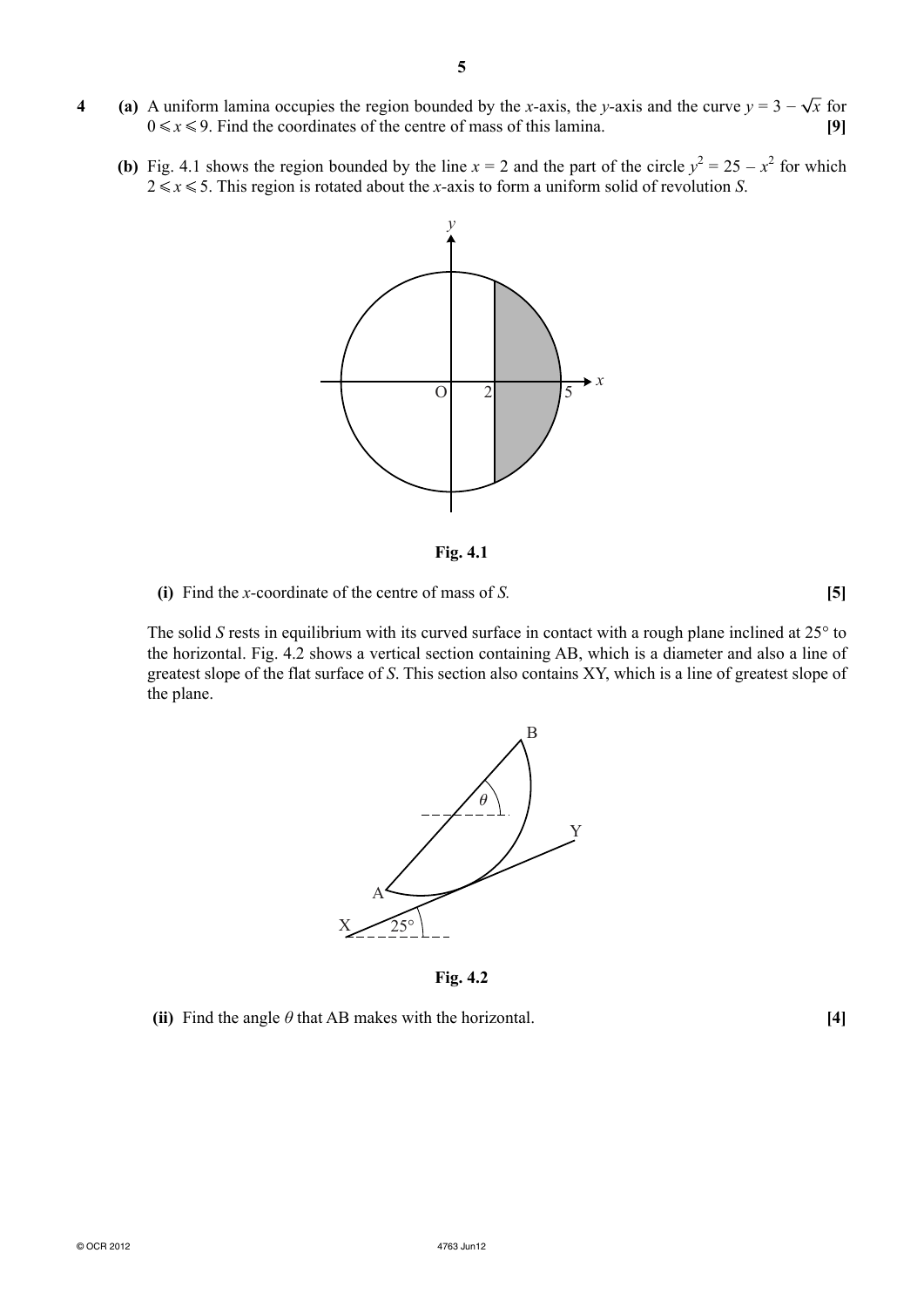#### **BLANK PAGE**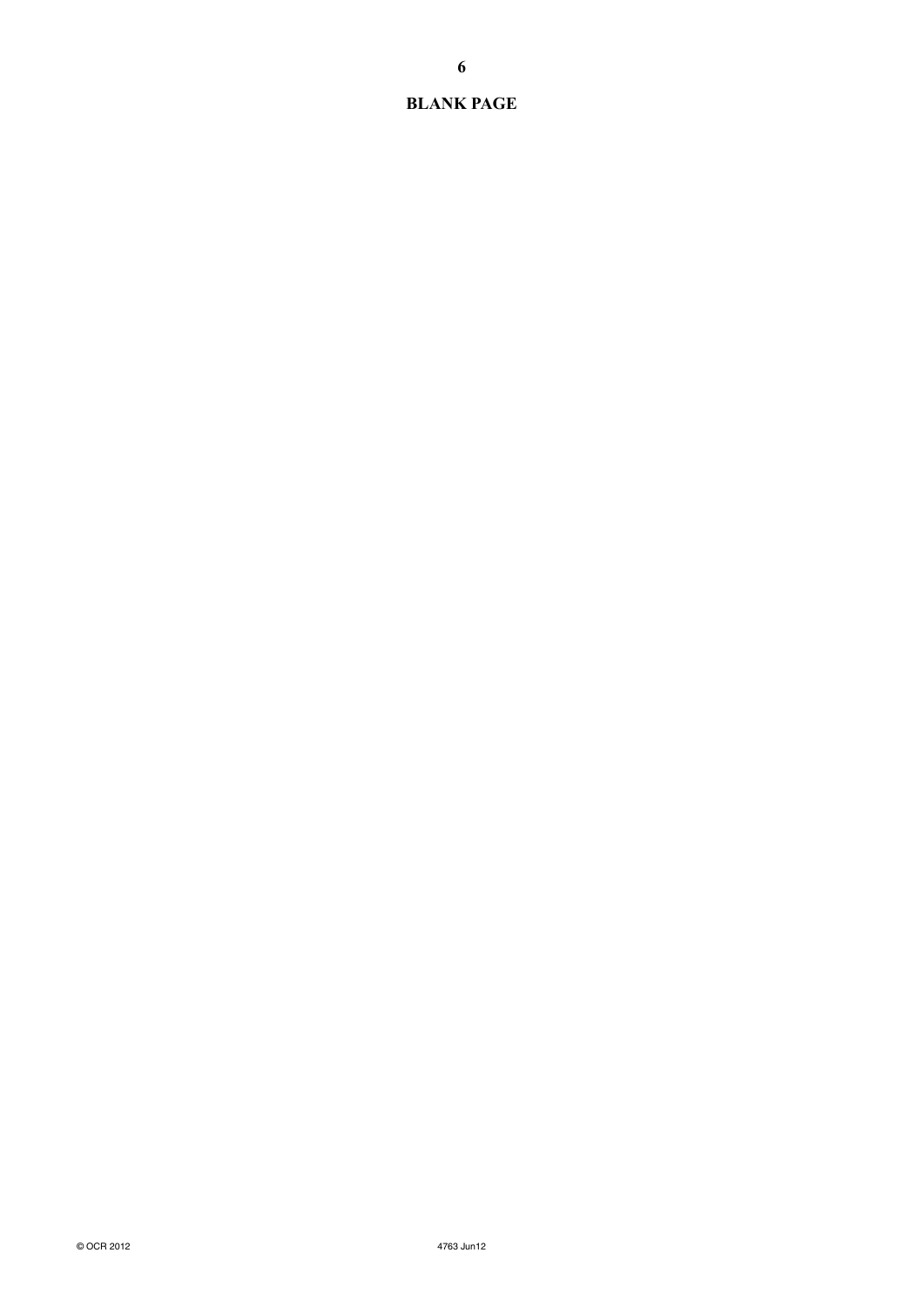#### **BLANK PAGE**